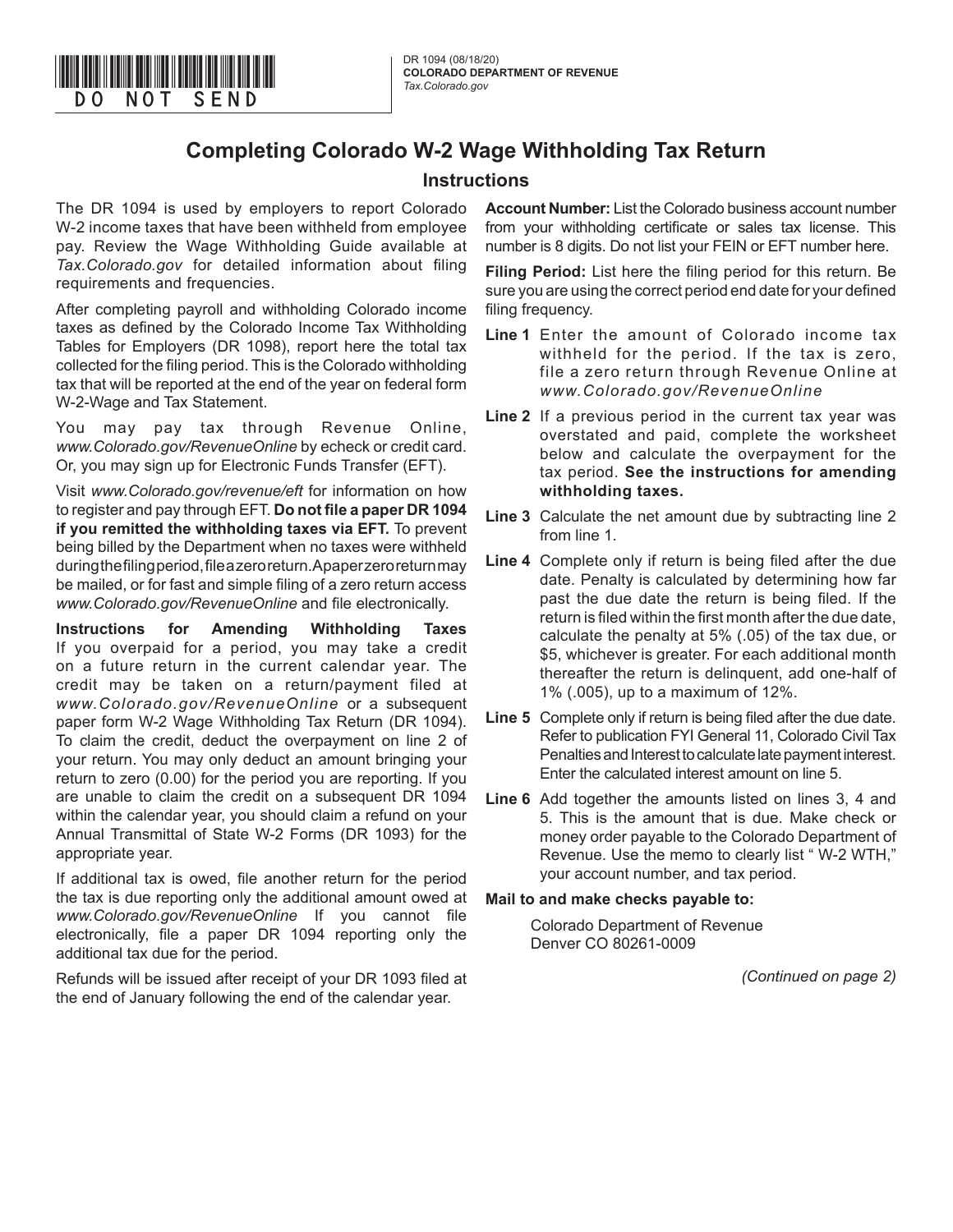

has been received.

## **See Below for Your Records W-2 Wage Withholding Tax:**

|                                                                                                                              | Overpayment | Underpayment |  |                              | <b>Original Filing</b><br>Period | <b>Adjusted Filin</b><br>Period<br>(if overpayment |
|------------------------------------------------------------------------------------------------------------------------------|-------------|--------------|--|------------------------------|----------------------------------|----------------------------------------------------|
| <b>A.</b> As Filed                                                                                                           | S           |              |  |                              | As Originally Filed              | As Amended                                         |
|                                                                                                                              |             |              |  | 1. Colorado tax              |                                  |                                                    |
| <b>B.</b> As Corrected                                                                                                       | S           | £.           |  | withheld                     | \$                               | Ъ                                                  |
|                                                                                                                              |             |              |  | 2. Overpayment               |                                  |                                                    |
| C. Difference                                                                                                                | \$          |              |  | (current year only)          | 1\$                              | S                                                  |
| <b>Overpayment</b> – You may take a credit on a future return<br>in the current calendar year only. See instructions above.  |             |              |  | 3. Total 1 minus $2 \mid$ \$ |                                  | S                                                  |
| If overpayment is claimed in a subsequent filing for the<br>current calendar year, note in the box Adjusted Filing           |             |              |  | 4. Penalty                   | \$                               | S                                                  |
| Period the period date the credit was claimed.                                                                               |             |              |  | 5. Interest                  | \$                               | S                                                  |
| <b>Underpayment</b> – Calculate the difference above. Report<br>only the difference for the period the additional tax is due |             |              |  | 6. Total Paid                | \$                               |                                                    |
| per the instructions above. Penalty and interest due will<br>be calculated after the additional payment for the period       |             |              |  | Date Paid                    |                                  |                                                    |

|                                       | <b>Original Filing</b><br>Period | <b>Adjusted Filing</b><br>Period<br>(if overpayment) |  |  |  |
|---------------------------------------|----------------------------------|------------------------------------------------------|--|--|--|
|                                       | As Originally Filed              | As Amended                                           |  |  |  |
| 1. Colorado tax<br>withheld           | \$                               | \$                                                   |  |  |  |
| 2. Overpayment<br>(current year only) | \$                               | \$                                                   |  |  |  |
| <b>3.</b> Total 1 minus $2$           | \$                               | \$                                                   |  |  |  |
| 4. Penalty                            | \$                               | \$                                                   |  |  |  |
| 5. Interest                           | \$                               | \$                                                   |  |  |  |
| <b>6.</b> Total Paid                  | \$                               | \$                                                   |  |  |  |
| Date Paid                             |                                  |                                                      |  |  |  |